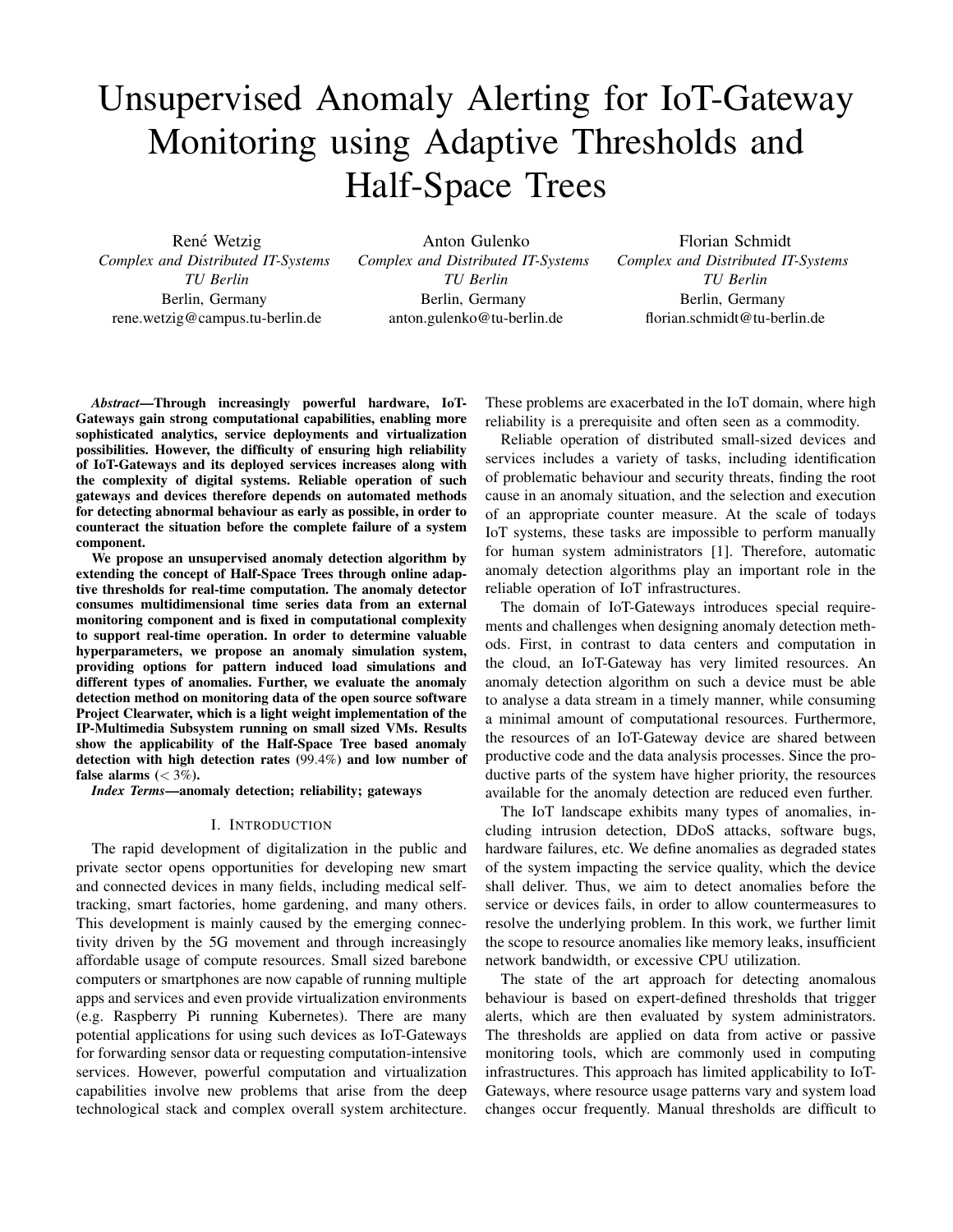maintain and must be constantly adapted in order to guarantee a high detection rate and a low number of false alarms. This leads to stale alarm threshold definitions and a low quality of anomaly detection results.

In order to address these shortcomings, this paper introduces the following three key contributions:

- 1) We propose a novel, unsupervised anomaly detection approach for automated alerting of abnormal system behaviour. The goal of our approach is to detect abnormal behaviour before a component fails entirely. The approach is based on the machine learning algorithm Half-Space Trees (HS-Trees) [2] and is extended through combining HS-Trees with dynamic threshold functions [3], [4] to adapt to concept drifts and enabling online detection capabilities without a separate training phase with labelled data.
- 2) Further, we present an anomaly simulation environment for evaluating suitable hyperparameters for the proposed algorithm. The simulator produces a data stream by generating a varying system load and injecting simulated anomalies in varying frequencies. The implementation is based on the seasonal timeseries generator of the machine learning framework WEKA [5].
- 3) Lastly, we provide an evaluation on a testbed for simulating small sized IoT-Gateways. The resource usage of the simulated devices is monitored and analysed by the proposed anomaly detction algorithm. Anomalies are injected through a specialized anomaly injection framework, capable of creating memory leaks, resource fluctuations and further high load scenarios. The testbed runs an installation of Project Clearwater, an open source implementation of the IP Multimedia Subsystem, on several small sized virtual machines, which represent many IoT-Gateways.

The rest of the paper is structured as followed. Section II presents related approaches capturing the state of the art of further anomaly and state change detection methods. In Section III, we provide background about the HS-trees anomaly detection approach. Afterwards, we describe the extended Half-Space Trees anomaly detection approach in Section IV, while Section V shows an extensive anomaly simulation framework for hyperparameter optimisation. Section VI evaluates the unsupervised anomaly detection approach based on Clearwater service testbed. Finally, Section VII concludes this paper and gives an outlook for future work.

# II. RELATED WORK

Anomaly detection is a long standing and widely researched area with applications in diverse domains. The proposed approaches can be grouped into the two different categories, supervised and unsupervised methods.

Supervised approaches use labelled system information to train the machine learning models. Basically, the anomaly detection algorithms use either classification or regression models trained by data containing the information whether the data point is an anomaly or not.

Sauvanaud et al. [6] examine in their work a supervised ensembler approach for anomaly detection. They combine several different supervised classification algorithms, performing anomaly detection for individual services by using weighted voting mechanism. Thus, the collection of algorithms predicts whether a component is normal or not. The evaluation is based on a Virtual Network Function scenario similar to our setup as presented in this work. Also, Liu et al. [7] propose a supervised anomaly detection strategy. As bases, they use the concept of self organizing maps (SOM). The SOM is configured to represent the whole infrastructure in order to predict the overall performance of the system. Based on this model, they show that anomalies within virtual machines can be detected in related regions of the infrastructure. In contrast to our work, we do not aggregate data from several hosts in a single model, but create models per individual host in order to capture its own behaviour.

As supervised approaches consumes labelled training data, those are mostly insufficient to be provided by expert-labelling as the manual labelling is too time consuming. Automatic creation of data sets assume, that one can collect training data from a running system. This would potentially harm the productive system and is therefore undesirable. For practical usage, unsupervised methods are therefore investigated, having the positive properties of performing the same task, but not using labelled input data. Thus, our work aims also an unsupervised detection technique.

Dean et al. [8] are also using SOMs, but propose an unsupervised detection model. They aim to predict failures within a cloud infrastructure, but do not consider degraded state anomalies as use case. In contrast to these deeplearning models, Cotroneo et al. [9] use simple statistical correlation analysis between system components in order to automatically detect anomalies. Changes within these correlation are recommended as anomalies. Again, the focus of Cotroneo et al. is to combine data from different hosts. This approach suffers of scalability issues, which dynamic infrastructure introduces. Thus, we aim to create unsupervised detection models for individual hosts, which can be applied directly on the monitored entity. Chandola et al. [10] aggregate further concepts for anomaly detection techniques used in this field in a survey.

# III. HALF-SPACE TREES BACKGROUND

Streaming Half-Space Trees (we will refer to it by *HST*) is an online anomaly detection algorithm proposed by Tan et al. [2], capable of unsupervised learning on multidimensional data-streams with continuous numerical attributes. It requires the data-stream to have constant dimensionality, prior knowledge of the number of dimensions as well as any dimension's upper and lower bounds. We will consider data points within a stream as arrays of fixed size and refer to the space spanned by the stream's known bounds as the domain.

The basic idea of the algorithm is to split the domain into a series of nested sub-spaces, or regions, along with a complete binary tree structure, called Half-Space Trees [2]. Each node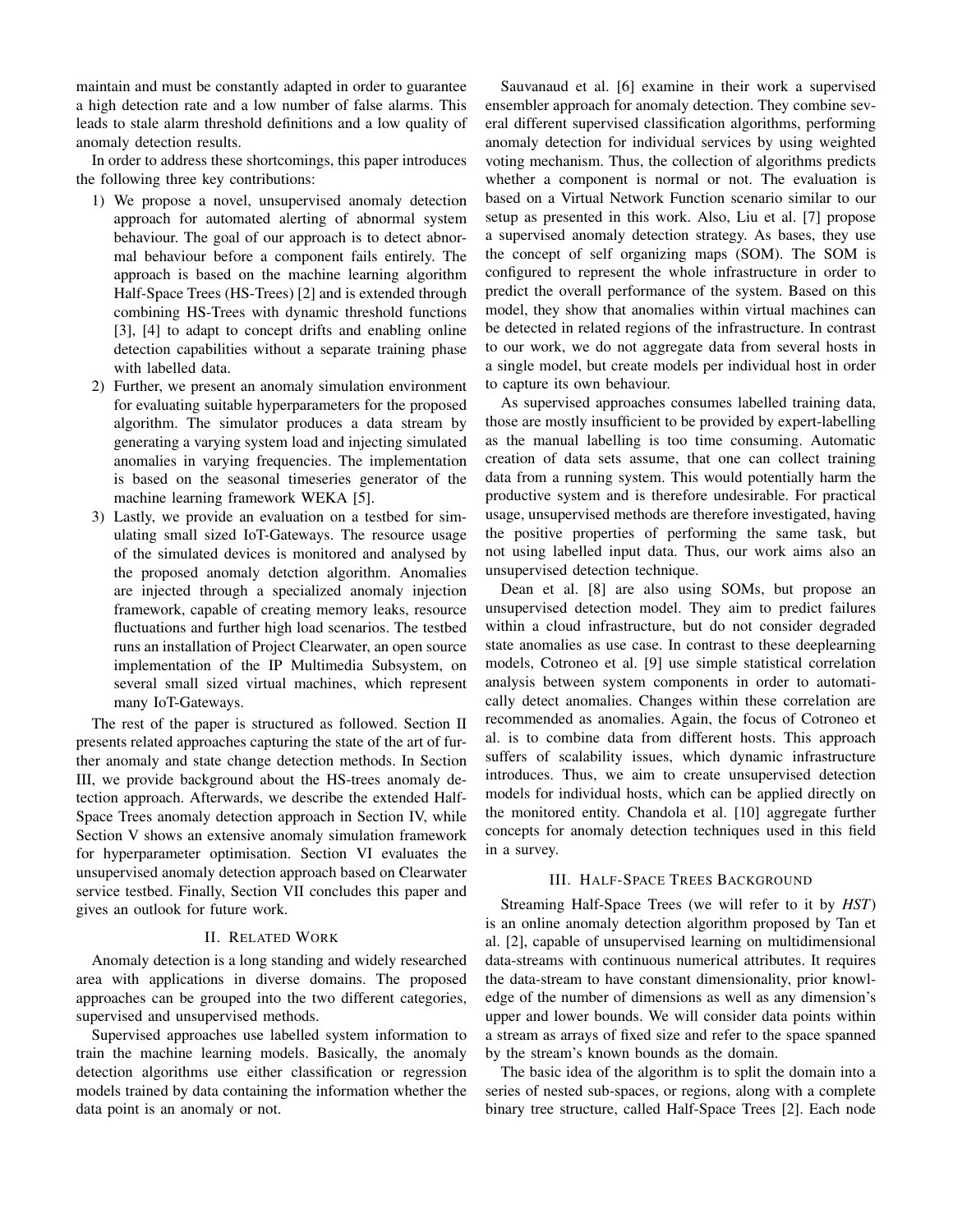of one of these binary trees has a part of the original domain associated to them, which we will call the node's work space. If a node has children, its work space is split into disjunct, equal-volume halves along a hyperplane bisecting a dimension chosen at random and each half is assigned to one of them. The work space of the root contains the entire domain. Thus, any data point in the domain can traverse a unique path from the root of a HST to one of its leaves along the work spaces it is contained in.

The data-stream is then also partitioned into short *windows* of a set length of  $w \in \mathbb{N}$  data points. At any given time, we only consider two consecutive windows, the current one, called latest window, and the preceding one, referred to as the reference window. Once *w* data points have been recorded in a latest window, it is considered full, and becomes the reference window. With the next arriving data point, a new latest window begins. A data stream's structure is recorded as a *mass profile* [11], where each node has two counters *r* and *l*: *r* for the *reference mass profile* and *l* for the *latest mass profile*. A node's latest mass profile counter *l* is incremented by one when a newly arrived data point traverses it on its path to a leaf. Once the latest window is full, the reference mass profile counters of every node are overwritten with the value of their respective latest mass profile counters, which are then reset to 0. See figure 1 for a visual representation of a streaming HST and a recorded latest mass profile.



Fig. 1. Right: An HS-Tree of depth 3. Inner nodes contain their splitting dimension and value, leaves contain counters for the latest window mass profile. The root's right child also has the value of its latest mass profile counter marked. Left: Both dimensions of the two-dimensional domain is bounded by [0,1] and is partitioned by the HS-Tree. Points represent data points. (Figure based on figure 1 in [2])

To aid the algorithm's robustness, an ensemble of  $n \in \mathbb{N}_{>0}$ Half-Space Trees is created. To facilitate further diversity, the workspaces assigned to each tree's root are not the domain but a random perturbation of it which must contain it.

Anomaly prediction is performed by assigning an *anomaly score* to each data point upon its arrival. A score is calculated independently for each tree in the ensemble, the final anomaly score is the sum of all of these scores. We will refer to the score calculated for a data point *x* on a single tree *T* by  $S(x, T)$ , while denoting the final anomaly score over all trees with  $S(x)$ .  $S(x, T)$  is calculated by letting the data point *x* traverse the tree *T* until a node is reached that is either a leaf, or has a reference mass profile equal to or less than a user-determined variable *s* as size limit. Tan et al. suggest a value of  $\frac{1}{w}$ , which we

will also use for our evaluations. We will refer to that final Node by *Node*<sup>∗</sup> , we refer to the depth of a node in the tree by *Node*.*depth* (note: roots have depth 0) and to its reference mass by *Node*.*r*, and can now calculate

$$
S(x,T) := Node^*.r \cdot 2^{Node^*.depth}
$$

.

Due to the limit of *s*, and the different weights applied to a score according to the depth to which a new data point traversed, smaller variations in a data stream's distribution will not lead to an immediate drop of new data point's anomaly scores to 0. While this allows the algorithm to be applied to data streams with concept drift, it also means that anomalous data points may not result in anomaly scores of 0.

The algorithm itself needs few parameters. The authors describe its performance on a given data stream as somewhat independent of the algorithm's parametrisation.

Tan et al. [2] propose recording all data points along with their corresponding anomaly scores and sorting them by their anomaly scores in descending order. The anomalous data points may then be found at the bottom of the list. Accordingly, a prediction for any given data point can only be made once the data stream has ended, as the data just can be ranked by this approach. Also, the percentage of anomalies in the stream must be known in advance in order to determine the number of data points at the bottom to predict as anomalous.

This approach also relies on the assumption that anomalies are rare and fleeting, which we also assume. Continued and homogeneous anomalies will eventually be recorded in the reference mass profile and be predicted as normal.

# IV. UNSUPERVISED ANOMALY DETECTION USING ADAPTIVE THRESHOLDS

We propose a method that allows us to predict whether any given data point in the stream is anomalous immediately after its anomaly score has been calculated by introducing adaptive thresholds generated on the basis of the anomaly scores calculated for preceding points in the data stream.

We assume that thresholds viable for diverse data sets must be adaptive to allow for changes in the distribution of the anomaly scores when concept drift in the data stream sets in or ceases. We also assume that the anomaly scores of HST can generate for any given data stream are normally distributed, also assumed by [4], [12], [13]. Thus, the main idea relies on constructing a dynamic, point-wise threshold based on normal behaving anomaly scores.

Based on these assumptions, we have extended HST by introducing a threshold that is updated iteratively with each new anomaly score, generated using Tony Finch's Exponentially Weighted Moving Standard Deviation (EWSD) [14]. We compare a new anomaly score with the latest threshold. If the new anomaly score is lower than the threshold, we predict the data point associated with the anomaly score as anomalous. This allows us to make a prediction for a newly arrived data point immediately after its arrival. We then update the threshold using that latest anomaly score *t*.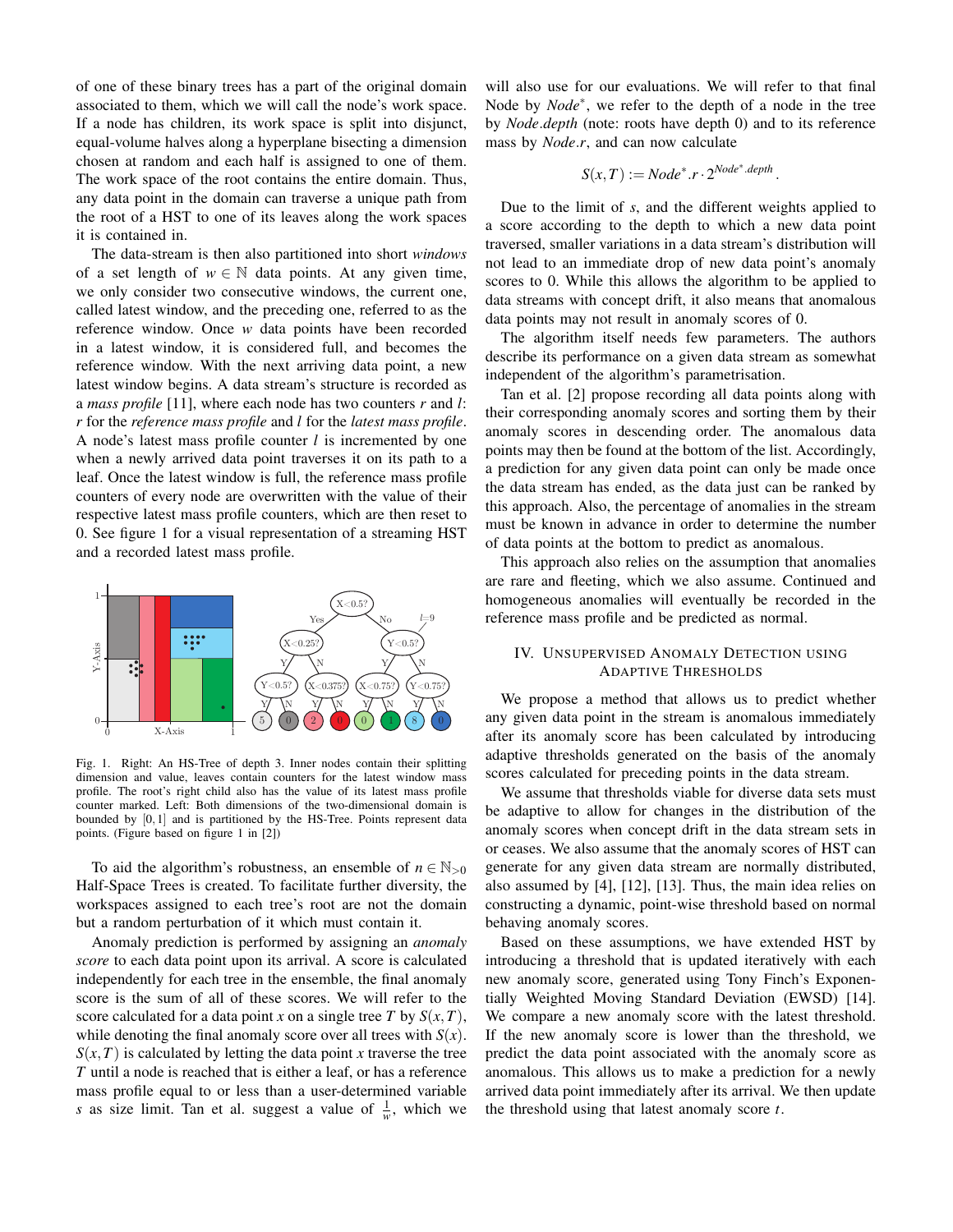The EWSD is calculated on the basis of the Exponentially Weighted Moving Average (EMA) proposed by J. Stuart Hunter [15]. The EMA generates a weighted average by applying weights, which decrease exponentially for older values and allows continuous introduction of new values without impact on performance. The EWSD is an equally weighted standard deviation that's efficiently updated along with the EMA. To facilitate the calculation of the EWSD, we will also introduce the Exponentially Weighted Moving Variance, which we will call *EMVar*.

The user can choose a variable  $\alpha \in (0,1)$  that determines the weighting. We will refer to the current EMA after the *i*-th data point of the stream  $x_i$  has been inserted by  $EMA_i$ , the corresponding EMVar by *EMVar<sub>i</sub>* and the EWSD by  $\tilde{\sigma}_i$ . Let  $EM_{i} = S(x_i)$ , *EMVar<sub>i</sub>*  $:= 0$  and  $\tilde{\sigma}_i := 0$ . Every further value *EMA*<sub>1</sub> := *S*(*x*<sub>1</sub>), *EMVar*<sub>1</sub> := 0 and  $\tilde{\sigma}_1$  := 0. Every further value is calculated by

$$
\delta_i := S(x_i) - EMA_{i-1},
$$
  
\n
$$
EMA_i := EMA_{i-1} + \alpha \cdot \delta_i
$$
  
\n
$$
= \alpha \cdot S(x_i) + (1 - \alpha) \cdot EMA_{i-1},
$$
  
\n
$$
EMVar_i := (1 - \alpha) \cdot (EMVar_{i-1} + \alpha \cdot \delta_i^2),
$$
  
\n
$$
\widetilde{\sigma}_i := \sqrt{EMVar_i}.
$$

The current threshold *t* is then calculated using a userdetermined constant  $\eta \in \mathbb{R}_+$ , and constantly overwritten after each new anomaly score has been inserted, according to the following formula:

$$
t := EMA_i - \eta \cdot \widetilde{\sigma}_i \ .
$$

We have decided against only using anomaly scores predicted as normal to update EMA and EWSD to allow for fast recovery in cases where our threshold might mistakenly interpret concept drift as anomalies.

#### V. PARAMETER OPTIMISATION

In order to evaluate suitable hyperparameters for our anomaly detection approach, we propose a method for data stream simulation that enables researchers to test their anomaly detection algorithms on a locally generated simulated data stream. Our method allows for a wide variety of settings that let users evaluate their approaches' robustness by testing them against simulated data streams of varied complexity.

Our data stream simulator allows us to simulate a multidimensional data stream with concept drift. In our implementation, we concentrated on certain aspects of our proposal that were best suited for a data stream based on assumptions about the expected properties of an IoT-Gateway load usage, in order to find parameters for our adaptive thresholds that would yield a robust anomaly detection algorithm capable of working on a wide range of data streams.

#### *A. Anomaly Event Simulator*

We propose a data stream simulator that incorporates both, regular system patterns and anomalies. It outputs one data point at a time upon request. The features of each dimension of the data stream drift at a constant rate, which may differ between dimensions. We assume that anomaly detection algorithms that, like HST, require the require the domain of the data stream to be bounded in every dimension, are independent of the actual bounds, since we can normalise each dimension's domain to the same interval [ $x, y$ ] with  $x, y \in \mathbb{R}$ using a bijective mapping. Due to this and the mechanisms by which HST splits the domain into regions and records a data stream's structure, our simulated data stream's domain can have homogeneous upper and lower bounds in each dimension without compromising our results' applicability to real-world data. Table I shows and describes the different parameters for the anomaly datastream generator.

TABLE I PARAMETERS THAT DETERMINE THE STRUCTURE OF A SIMULATED DATA STREAM.

| nrOfDims                  | Number of dimensions in the data               |
|---------------------------|------------------------------------------------|
|                           | stream.                                        |
| min & max                 | Upper and lower bound for all dimen-           |
|                           | sions.                                         |
| minNormal & maxNormal     | Upper and lower bound of the "tunnel"          |
|                           | within which normal data points fluctu-        |
|                           | ate.                                           |
| minStepSize & maxStepSize | Minimal and maximal rate of fluctua-           |
|                           | tion in a dimension per data point, ex.        |
|                           | 0.1 for $0.1 \cdot  max - min $ .              |
| anomalyPercentage         | Anomaly rate in the data stream.               |
| anomalyLength             | Length of an anomaly (number of data           |
|                           | points it lasts for).                          |
| firstAnomalyDim           | First dimension of the data stream to be       |
|                           | affected by anomalies.                         |
| anomalyDims               | Number of dimensions affected by an            |
|                           | anomaly. Anomaly dimensions occur in           |
|                           | a block starting with <i>firstAnomalyDim</i> . |
| randomise                 | Boolean that determines whether fluc-          |
|                           | tuation rate will be chosen at random          |
|                           | from <i>minStepSize, maxStepSize</i> , or de-  |
|                           | crease linearly between dimensions 1           |
|                           | and <i>nrOfDims</i> from <i>maxStepSize</i> to |
|                           | minStepSize.                                   |
| <i>cleanPoints</i>        | Number of clean data points at the             |
|                           | beginning of the stream. May be needed         |
|                           | for unsupervised anomaly detection al-         |
|                           | gorithms.                                      |
| sinus                     | Boolean that determines whether values         |
|                           | of each dimension follow a sinus curve         |
|                           | or an angular trajectory.                      |

Normal system behaviour is generated by mainly the decision about *sinus* and the *minStepSize* and *maxStepSize* determining the rate of changes. For example, the angular trajectory pattern describes normal points as: The initial data point is defined on all dimensions as  $min + |max - min| \cdot minNormal$ . Succeeding data points change randomly by uniform distribution selected interval inclusively between *minStepSize* and  $maxStepSize$  until reaching  $min + |max - min| \cdot maxNormal$ . The direction is then reverted, such that it aims again to the initial starting point. This behaviour is shown in Figure 2.

Once *cleanPoints* have been generated, a random number generator is used to inject anomalies in the dimensions with index *firstAnomalyDim* to this index plus *anomalyDims*. Through the probability of *anomalyPercentage*, the anomaly generator decides point-wise when an anomaly will included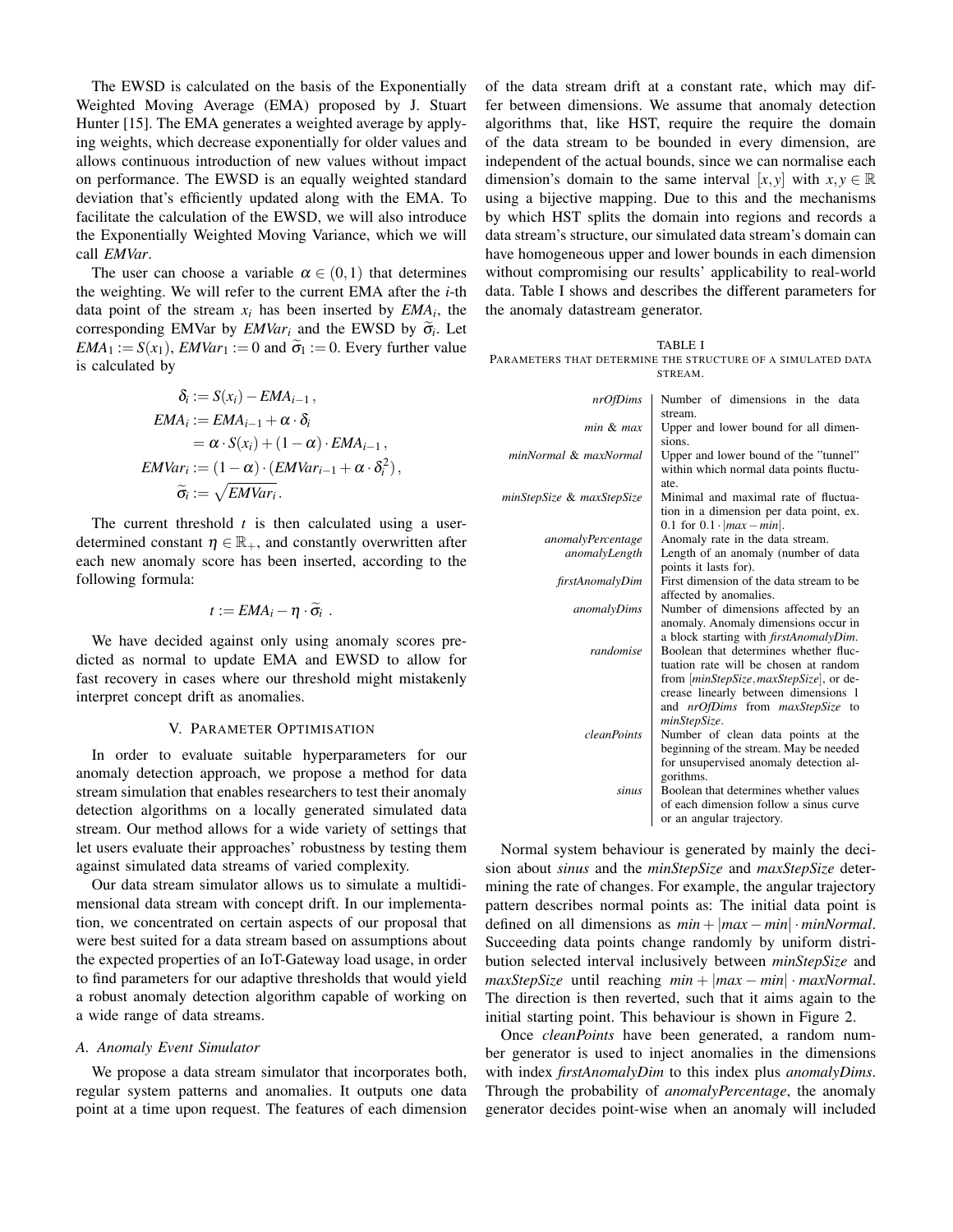

Fig. 2. Example for fluctuation on a single dimension of a data stream with  $StepSize = 0.1$ ,  $min = 0$ ,  $max = 1$ ,  $minNormal = 0.3$ ,  $maxNormal = 0.7$ .

within the data stream. Thus, when an anomaly happens, the anomaly gets the value *min* or *max* dependent on which value is in the current stream further away. The value *anomalyLength* describes for how many data points the anomaly appears in a block. Figure 3 shows such a point anomaly on an angular trajectory pattern.



Fig. 3. Example of an anomaly on the dimension from figure 2

#### *B. Parameter Evaluation*

For hyperparmeter evaluation, we generated a data stream using the setup parameters shown in Table II. Furthermore, we focused on the different hyperparameters in order to identify key findings for hyperparameter setup for our dynamic threshold extension, as Tan et al. [2] provided in their paper base setups, which we also use. Therefore, the window size is set to  $w = 250$ , size limit to  $l = 0.1 \cdot w$ , number of trees  $n = 25$ and the maximum depth of a tree is set to  $d = 15$ .

### *C. Setup for HST+EWSD Parameter Search*

Given this setup, Figure 4 illustrates a scatter plot, representing the anomaly scores over time. Blue dots represent normal

TABLE II PARAMETERS FOR THE DATA STREAM SIMULATOR WE'VE CHOSEN FOR FINDING GOOD PARAMETERS FOR OUR HST+EWSD ALGORITHM.

| nrOfDims                  | 30             |
|---------------------------|----------------|
| $min$ & $max$             | 0 & 1          |
| minStepSize & maxStepSize | $0.001 \& 0.1$ |
| minNormal & maxNormal     | $0.3 \& 0.7$   |
| <i>anomalyPercentage</i>  | 2%             |
| anomalyDims               | 2              |
| anomalyLength             |                |
| firstAnomalyDim           | 15             |
| randomise                 | <b>FALSE</b>   |
|                           |                |

behaviour, while the orange dots represent anomalies. As expected, low scores indicate higher change to see abnormal data points. But a clear boarder seems not to be easily be defined, which can be also seen in Figure 5, showing the histogram of the sample window scores.



Fig. 4. A visualisation of anomaly scores within a sample window. Smaller blue dots represent anomaly scores of normal data points, larger orange dots represent those of anomalies we have injected.

Thus, for further threshold evaluation we examine grid search of the hyperparameters  $\alpha$  and  $\eta$ . Here, we extensively evaluated large setups. For this paper, we just show the key frames from the grid search indicating highest value of information to chose a suitable parameter. Thus, we show next the results of a grid search in the intervals  $\alpha = [0.06, 0.18]$  with step size 0.04 and  $\eta = [0.6, 1.8]$  with step size 0.4.

### *D. Parameter Results*

For evaluation purposes, we selected the true positive rate (relative number of anomalies, which are also detected as anomalies) and true negative rate (relative number of correctly classified normal data points out of all normal data points). Figure 6 shows the results for both parameters. The image indicates by increasing the values for both parameters, the higher the better normal data points are detected, while anomalies are not recognised as good anymore. At the point of intersection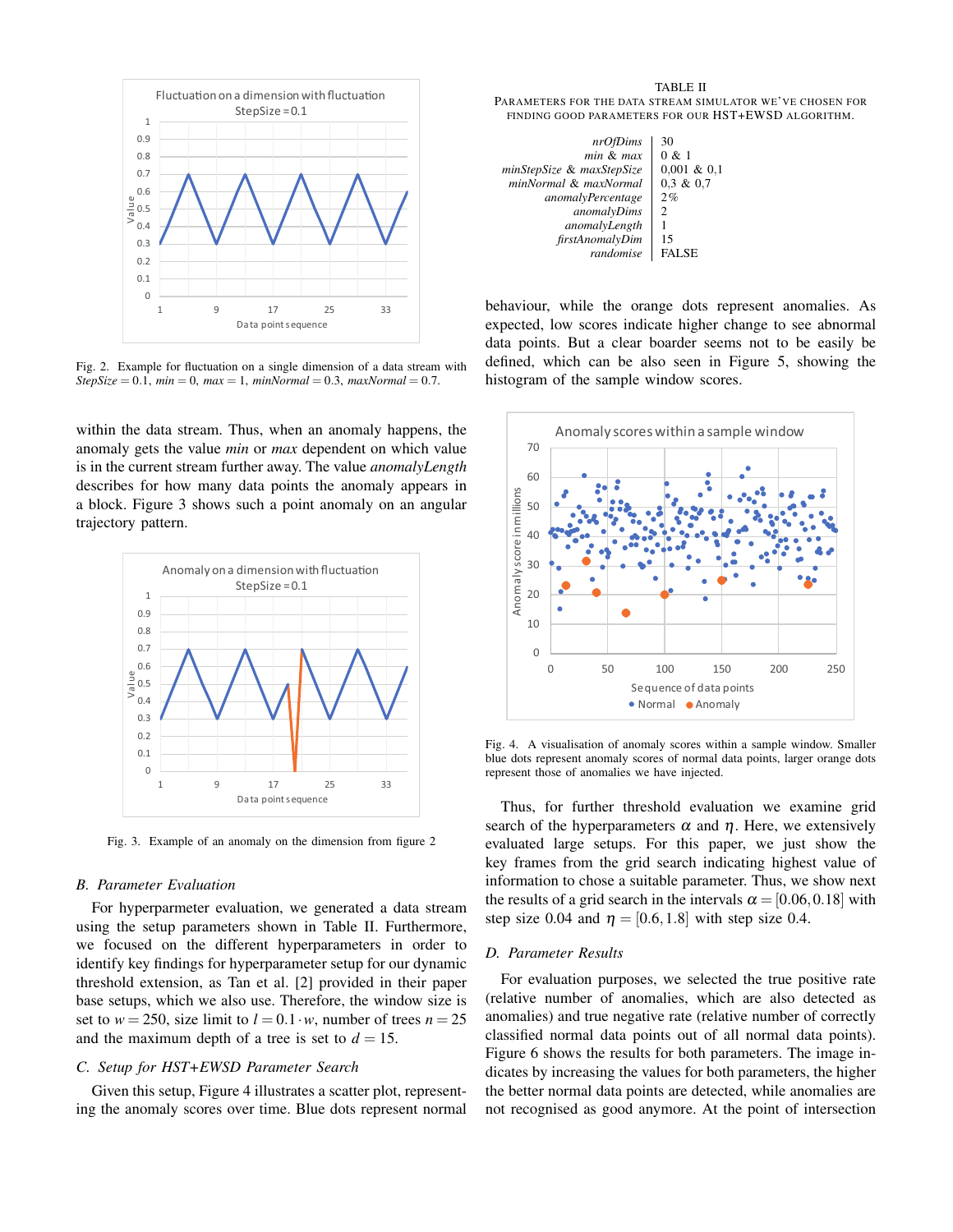

Fig. 5. Empirical distribution of data points in figure 4.

 $(\alpha = 0.06, \eta = 1.0)$ , most promising results are shown with both rates above 80%.



Fig. 6. Accuracy of the HST+EWSD algorithm subject to differing parametrisation of the adaptive thresholding algorithm.

Based on these hyperparameters, we show next an evaluation based on a service testbed, running light weighted software on a small sized virtual machine, representing a small sized IoT-Gateway.

#### VI. IOT-GATEWAY EVALUATION

For evaluating the applicability of our solution to IoT-Gateway devices, we present next a testbed simulating typical service components running on an Gateway device utilising available open source solutions. The service components are described next in detail, followed by the infrastructure description.

# *A. Service Setup*

We deployed the open source implementation of an IP multimedia subsystem (IMS), called Clearwater<sup>1</sup>. Clearwater is considered as one of the first examples for virtual network functions, which makes it highly interesting to telcoproviders, considering services in the access network or even on gateway devices. IMS is an emerging architecture for IPbased telecommunication services, such as voice-, video calls or messaging. The core implementation of Clearwater allows users to register, and handles the initiation process to connect calls. This initiation process is mainly retrieving information about the user authentication and querying users connection details, which are important for initiating the call. The call itself is not handled anymore by Clearwater. There exists the services named Bono, Sprout, Homestead and Ellis, which are considered within the experiment.

*Bono* functions as edge proxy, handling clients connections. Those can register via the SIP protocol in order to initiate calls. The requests are then routed to the Sprout service.

*Sprout* manages the different communications to the other internal services, e.g. requesting for authentication.

*Homestead* contains the client profile information, which are needed to authenticate clients.

*Ellis* obtains the information for the management unit, such it functions as an account management system.

In order to provide realistic results, we simulate the usage of the IMS by changing every minute the number of client registrations and call initiations randomly between 20 and 40 users. Furthermore, we deployed a replicated version, which is load balanced. Thus, the key services Bono and Sprout are deployed three times each, while single deployments are used for Homestead and Ellis.

# *B. Infrastructure Setup*

We use as cloud infrastructure a balanced and replicated Openstack<sup>2</sup> installation. Through Openstack, it is possible to create virtual machines, in which we deploy the above described services. For each service installation, we created its own virtual machine. The virtual machines run Ubuntu 14.04 and use 2 vCPU cores, 2GB memory and 20GB disk.

For monitoring, we collect inside each virtual machine the resource usage data parsing the proc filesystem, provided by the operating system. The data collection interval is 500ms.

#### *C. Anomaly Injection*

In order to evaluate the proposed approaches, we simulate a larger set of resource anomalous behaviours in the system. Thus, we developed an injection agent handling several different anomalies. The agent is placed inside each virtual machine and can execute the following anomalies:

• *Disk* pollution, temporary disk pollution and HDD stress: Both anomalies are writing data into a log-file. For the temporary case, the files are deleted, while in the other

<sup>1</sup>http://www.projectclearwater.org/ <sup>2</sup>https://www.openstack.org/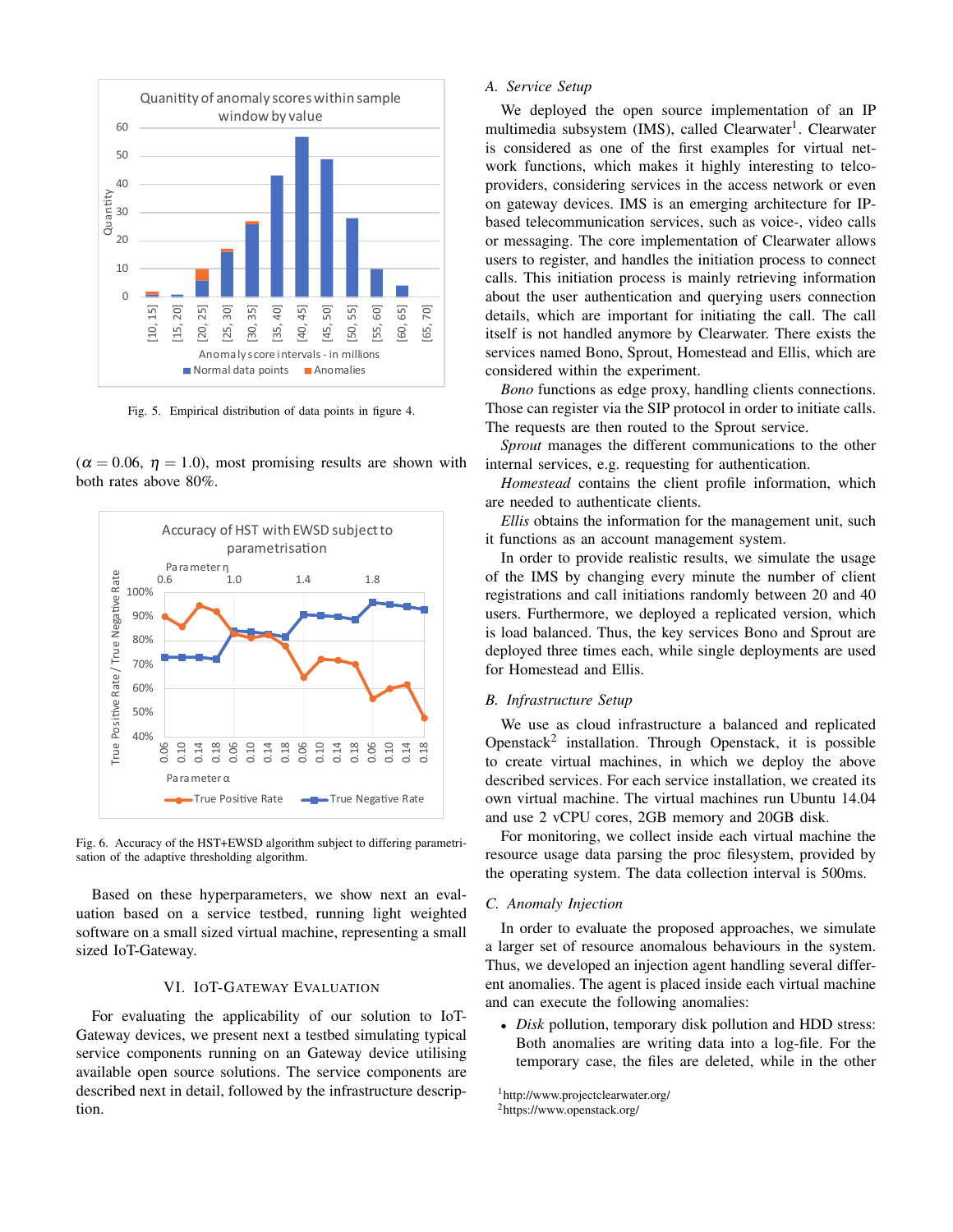case the file is still available. HDD stress describes an excessive hard disk usage by writing a file.

- *CPU* stress, leak and fluctuation: CPU stress immediately consumes excessively much CPU. CPU leakage describes an anomaly increasing in its intensity over time by consuming more and more CPU. The fluctuation of CPU constantly increases and decreases the CPU usage in order to provide a fluctuation behaviour.
- *Memory* stress, leak and fluctuation: Like the CPU, memory anomalies are also modelled with the same behaviours: immediately consuming high amounts of memory, growing consumption over time and fluctuating allocation of memory.
- *Fork* flooding leak and fluctuation: A process starts to create child processes over time. For the leakage variant, those child processes create more processes, while in the fluctuation variant children are also removed partly.
- *Large file* download: A process is started downloading a large file, resulting in high network traffic.
- *File pointer* wasting: By requesting file pointers without releasing them, creates a leakage of the pointer IDs over time.

*Normal* behaviour (NR): After introducing all the different anomalies, there will be always phases between those, where the whole system runs without any anomaly, which we consider as normal behaviour.

Through using several simulated anomalies with different behaviours, we like to show the robustness of our anomaly detection approach. Notably, the intensity increase of each anomaly can be configured and is randomly selected for the current evaluation.

## *D. Analysis Pipeline Configuration*

As described above, we collect metrics from the proc filesystem, which consists of a 29 collected values. Before performing the anomaly detection on the data, we do the following as preprocessing step min-max scaling in order to normalise the data in a fixed range  $[0,1]$ . Min-max scaling is performed for each metric, resulting in a scaled metric  $\hat{x} =$  $\frac{x - x_{min}}{x - x_{min}}$  for an incoming data point *x*, where *x*<sub>*min*</sub>  $x_{max} - x_{min}$ and *x*<sub>*max*</sub> represent the minimum and maximum values for the individual metrics. These can be inferred over time or set by an expert.

Based on the evaluation setup, we collected data of all services for 72h. The first 20 minutes of data consists of normal data grace time. Afterwards, the anomalies were injected in a round-robin manner to the individual service hosts for 3 minutes. Between the execution of anomalies, a cool down of 1 minute is performed. For evaluation purposes, we used datasets for each individual host, containing anomalies running on that specific host and time frames where the system runs in normal mode.

# *E. Evaluation Results*

For more meaningful evaluation results, we decided to use a block based evaluation as we aim mostly to detect anomalies



Fig. 7. Detection accuracy of the HST+EWSD algorithm on an the IoT-Gateway data stream.



Fig. 8. Average anomaly detection time of the HST+EWSD algorithm on an IoT-Gateway data stream.

We measure the percentage of detected anomaly events. An anomaly event is a block of a single typed anomaly, which appears for a certain amount of time. In our setup, such blocks are of size 3min, thus contain 360 data points due to the monitoring interval. Thus, for each anomaly type we have 56- 59 blocks of anomalies in total. Furthermore, we consider the detection time, when the anomaly was detection compared to the initial start when the injection of the anomaly was initiated. Additionally, we consider the point-wise true negative rate, which indicates how accurate the normal data points where